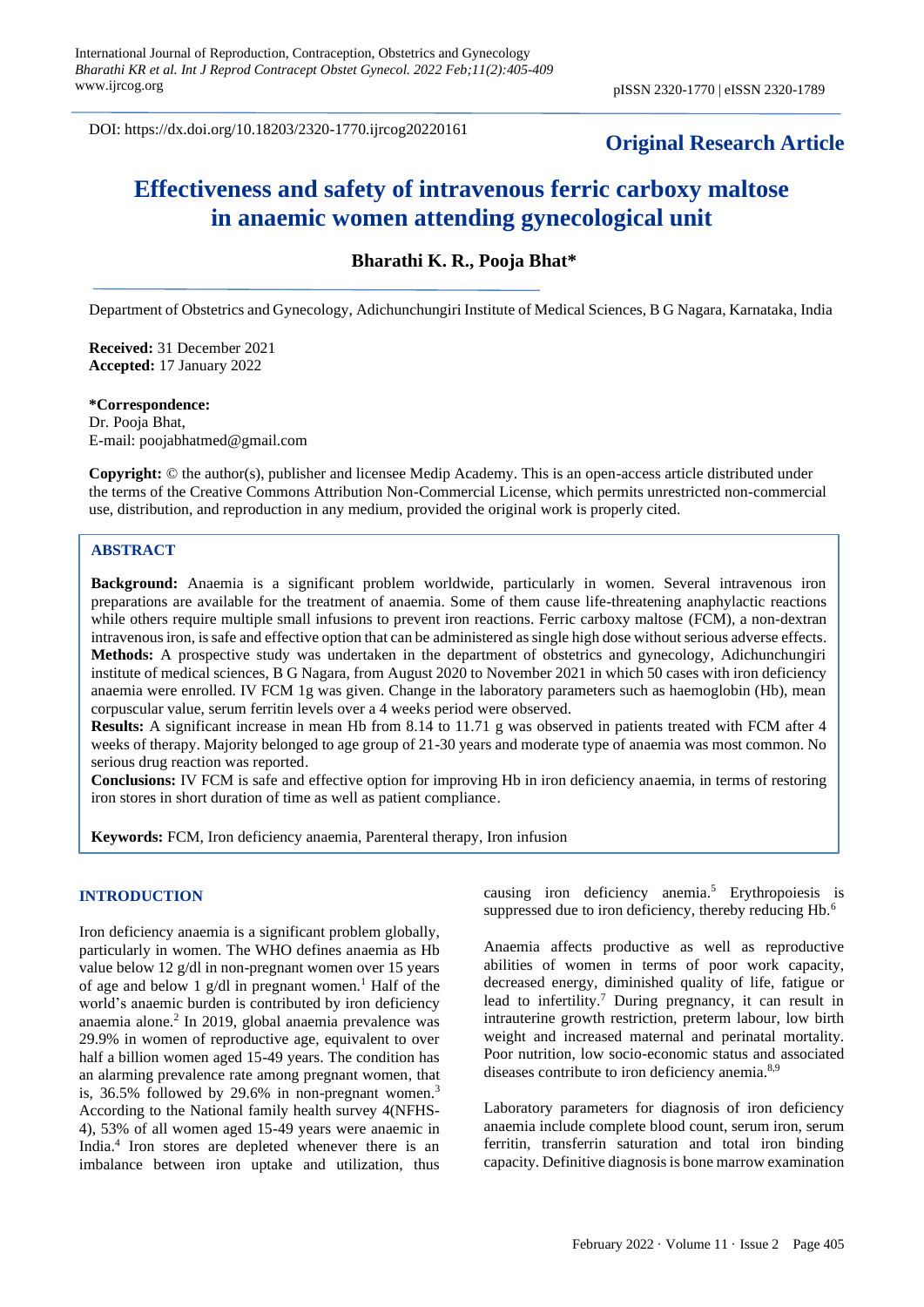that is seldom done routinely as it is painful and invasive procedure.

Iron deficiency anaemia can be managed by appropriate iron replacement. Oral therapy is the first line of treatment. Parenteral therapy is resorted to in cases of noncompliance, malabsorption and when rapid correction of anaemia is necessary.<sup>10</sup> Iron sorbitol and iron dextran are age old parenteral preparations that are abandoned due to unpredictable anaphylaxis and dosage frequency.

FCM is a stable ferric complex bound tightly with ferric hydroxide core stabilized by a carbohydrate polymer. It is a novel dextran free agent approved by food and drug administration for rapid and high dose replenishment in cases of iron deficiency anaemia.<sup>11</sup> It has minimal side effects such as nausea, vomiting, headache, injection site reactions, flushing dizziness.

# *Objectives*

The objectives were to study the effectiveness and safety of FCM in achieving desired levels of laboratory biomarkers such as Hb, mean corpuscular value, serum ferritin as prescribed by WHO guidelines; to identify and prevent any possible adverse drug reaction in patients on FCM.

#### **METHODS**

The study was conducted at department of OBG, Adichunchungiri institute of medical sciences, B G Nagara, Karnataka, India, from August 2020 to November 2021.

Fifty women diagnosed with iron deficiency anaemia admitted or present for consultation in the OBG ward were enrolled in the study period. Ethical clearance was obtained from the institutional ethics committee. Written informed consent was obtained from the study participants.

#### *Inclusion criteria*

All non-pregnant women attending OBG unit with iron deficiency anaemia, who exhibited non-compliance to oral iron and provided consent were included.

# *Exclusion criteria*

Patients with severe anemia- Hb<7; cases lost for follow up after 4 weeks; patients with uncontrolled hypertension/impaired renal disease/impaired liver function/heart disease were excluded.

Relevant clinical history and patient details were entered in a structured data collection form. Initial assessment of anaemia, as per WHO guidelines were tabulated into mild, moderate/severe considering laboratory parametersperipheral blood smear, complete hemogram and serum ferritin.

Required iron dose were calculated on the basis of Ganzoni's formula,

Iron requirement  $(mg)=body$  weight  $(kg) \times$  $targetHb(g\%)$  – actual Hb  $(g\%)$  × 2.4 + 500 mg (to replenish iron stores).

Study participants were given 1000 mg of IV FCM diluted in 250 ml of normal saline over 15 minutes as a single dose. Test dose was given prior to full dose to check for any adverse reaction. Study participants were observed for one hour for side effects such as nausea, vomiting, headache, flushing, injection site reactions, dizziness. In case of any adverse drug reaction, the infusion was stopped, documented and the patient was treated for the respective adverse drug event.

After the treatment, the patient's progress towards accomplishment of goal of therapy and outcomes were analysed at the end of 4 weeks. To calculate the mean SD, descriptive analysis of all the explanatory and outcome parameters using frequency and proportions for categorical variables were as in mean and SD for continuous variables.

Student paired t test was used to compare the mean Hb (g%) before and after FCM injection. Wilcoxon signed rank test was used to compare the mean serum ferritin levels pre and post infusion among study patients, the level of significance was significant if p value was less than 0.05. Statistical analysis was performed using SPSS (statistical package for social sciences) for windows version 22.0 released 2013. Armonk, NY:IBM corp.

# **RESULTS**

A total of 50 cases with iron deficiency anaemia were studied over a period of 1 year. The demographic profile and the baseline parameters which include age, parity, baseline Hb and serum ferritin levels were documented. All the study participants had iron deficiency anaemia which was confirmed by peripheral blood smear and blood indices.

As described in Table 1, the most common age group to present with anaemia was 21-30 years, that is, 64% of all the cases, followed by 31-40 years age group (18%) (Table 1).

In the study participants, the most common type of anaemia was microcytic hypochromic anaemia with moderate type, seen in 88% cases, followed by severe type seen in 8% of cases (Table 2).

Data showing mean increase in Hb and serum ferritin post transfusion (Table 3).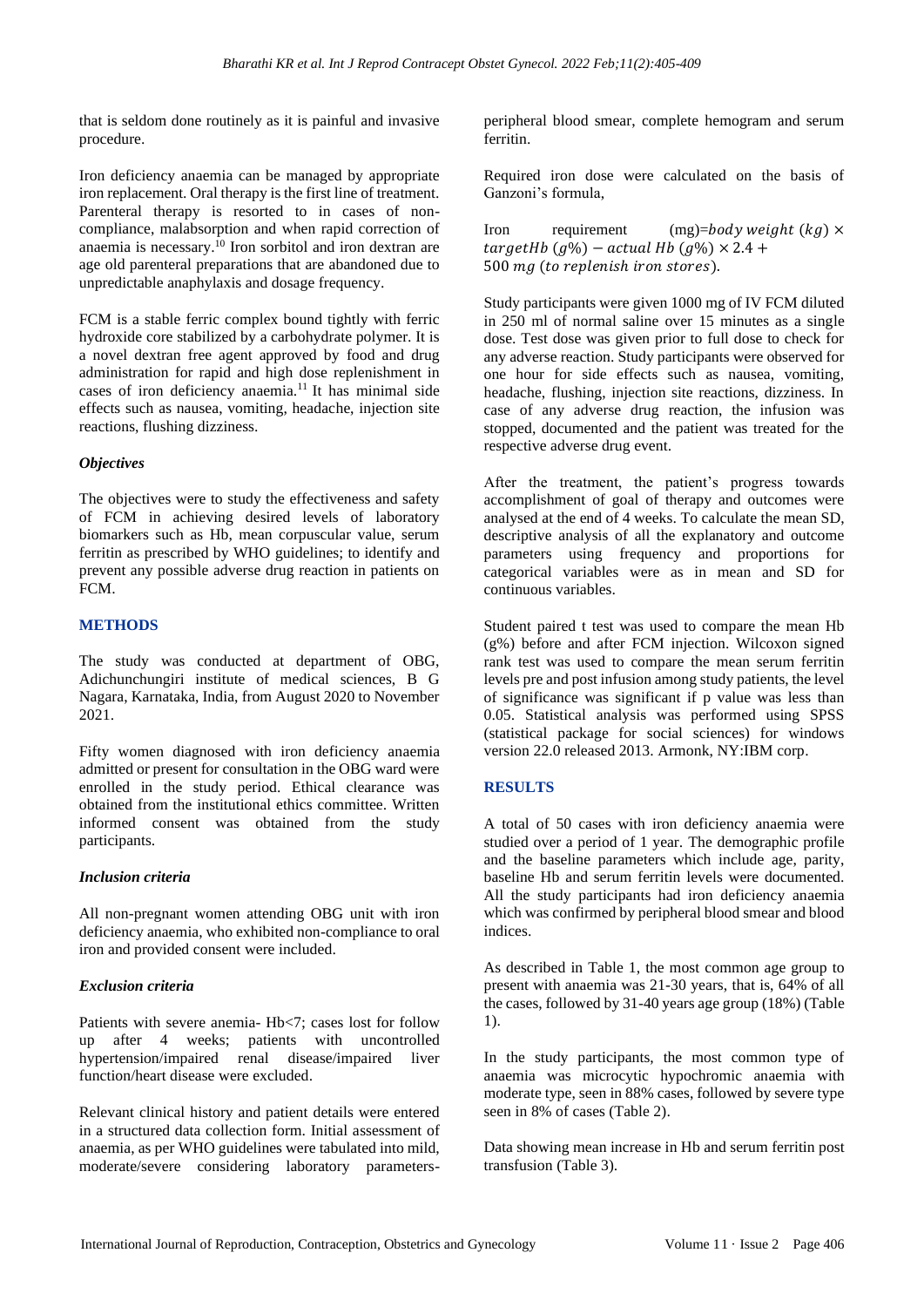#### **Table 1: Age distribution among study patients.**

| <b>Variables</b> | <b>Category</b> | 70 |
|------------------|-----------------|----|
| Age (in years)   | $15 - 20$       |    |
|                  | 21-30           | 64 |
|                  | $31-40.$        | 10 |
|                  | >40             |    |

# **Table 2: Distribution of study patients based on peripheral smear finding and severity of anaemia.**

| <b>Variables</b>                                                 | Category               |    | ‰   |  |
|------------------------------------------------------------------|------------------------|----|-----|--|
| Distribution of study patients based on peripheral smear finding |                        |    |     |  |
| Peripheral smear                                                 | Microcytic hypochromic | 50 | 100 |  |
| Distribution of study patients based on severity of anaemia      |                        |    |     |  |
| Anaemia                                                          | Mild                   |    |     |  |
|                                                                  | Moderate               |    | 88  |  |
|                                                                  | Severe                 |    |     |  |

# **Table 3: Comparison of mean Hb before and after FCM injection and comparison of mean serum ferritin levels pre and post transfusion among study patients.**

| <b>Parameters</b>                                                                                            | Time             |    | <b>Mean</b> | <b>SD</b> | <b>Mean Diff</b> | P value    |
|--------------------------------------------------------------------------------------------------------------|------------------|----|-------------|-----------|------------------|------------|
| Comparison of mean Hb (gm%) before and after FCM injection among study patients using student paired t test  |                  |    |             |           |                  |            |
| Hb                                                                                                           | Before FCM Inj.  | 50 | 8.14        | 0.99      | $-3.57$          | $< 0.001*$ |
|                                                                                                              | After FCM Inj.   | 50 | 11.71       | 0.74      |                  |            |
| Comparison of mean serum ferritin levels pre and post transfusion among study patients using Wilcoxon signed |                  |    |             |           |                  |            |
| rank test                                                                                                    |                  |    |             |           |                  |            |
| S. ferritin                                                                                                  | Pre transfusion  | 50 | 32.11       | 12.81     | $-83.43$         | $< 0.001*$ |
|                                                                                                              | Post transfusion | 50 | 115.54      | 26.30     |                  |            |

#### **Table 4: Distribution of adverse reaction of FCM injection among study patients.**

| <b>Variables</b>                         | <b>Category</b>     | $\frac{0}{0}$ |
|------------------------------------------|---------------------|---------------|
|                                          | Nausea              |               |
|                                          | Vomiting            |               |
|                                          | Headache            |               |
| <b>Adverse reaction of FCM injection</b> | Inj. Site reactions |               |
|                                          | Flushing            |               |
|                                          | <b>Dizziness</b>    |               |
|                                          | <b>Nil</b>          | δŹ            |

The mean Hb after treatment with FCM was 11.7 gm%, found to be statistically significant with p value of  $<0.001$ . The mean increase in Hb level is 3.5% in FCM, serum ferritin 83.43 after 4 weeks of therapy. The rise in Hb levels and serum ferritin concentration were found to be statistically significant (p value  $\langle 0.001 \rangle$ .

Data showing adverse drug reactions occurred at the time of infusion (Table 4). No major adverse drug events were noted during the study period.

# **DISCUSSION**

In the present study, we studied the efficacy and safety of FCM in iron deficiency anaemia, not only for correction of deficit in the Hb level but also for restitution of iron stores,

this treatment modality had a significant post transfusion rise in Hb levels and ferritin levels which was similar to previous studies. The most common age group was 21-30 years and moderate anaemia was most prevalent.

The macromolecular design of ferric hydroxide carbohydrate complex allowed controlled delivery of iron to cells in reticulo-endothelial system and subsequent delivery to iron binding protein, ferritin and transferrin with sustained, release of ionic iron in to the serum.

Advantages of FCM being, since it was a non-dextran, it was more stable complex and had low immunogenic potential with less predisposition to anaphylactic reactions.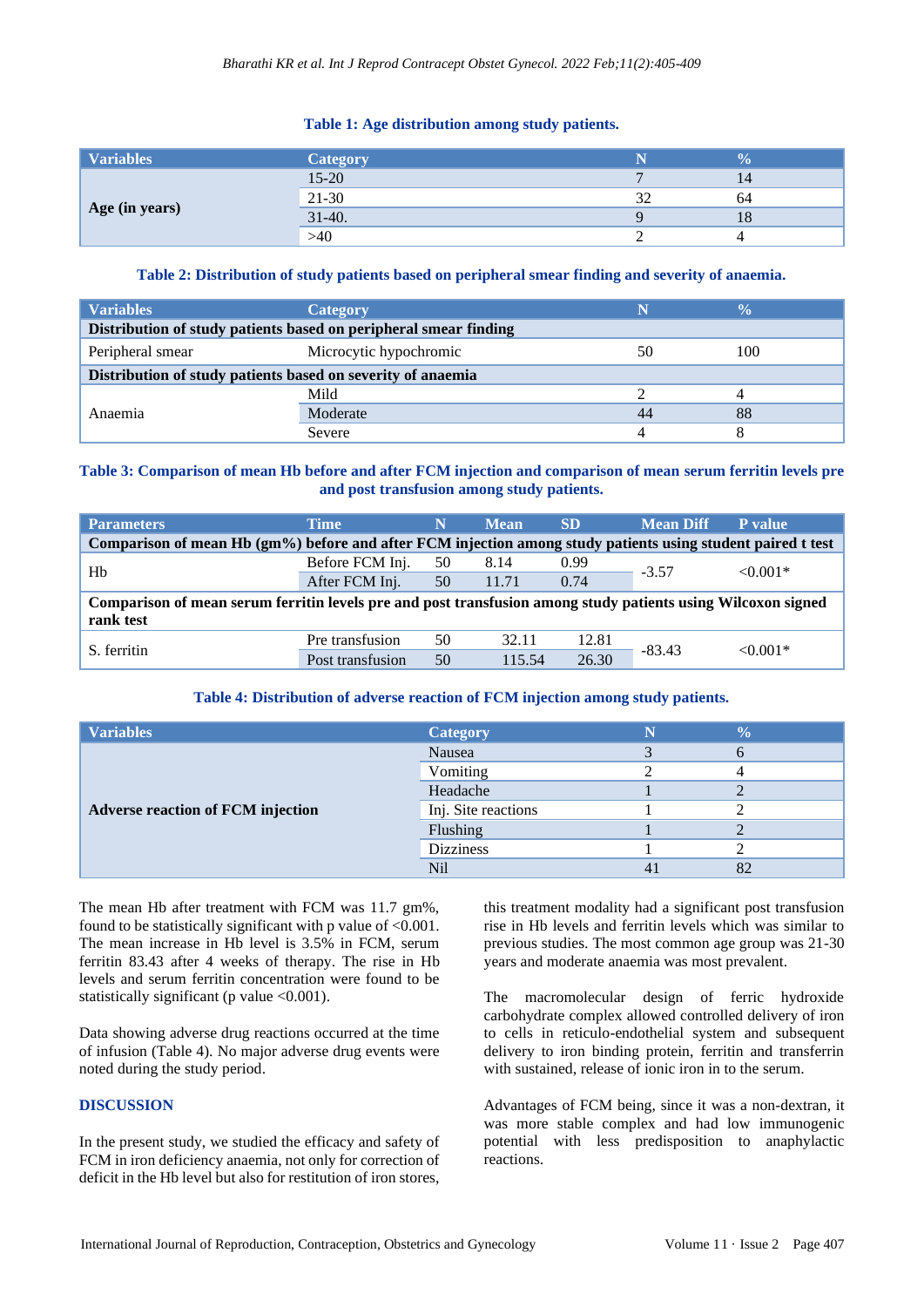Hence all these properties permitted the administration of large dosing, 15 mg/kg maximum 1000 mg/infusion in a single and rapid session/15 minutes infusion. The average increase of haemoglobin after 4 weeks was 3.5%, serum ferritin was 83.43 ng/dl. Patient compliance was good. The rise in Hb levels and serum ferritin concentration were found to be statistically significant p<0.001.

Onken et al evaluated 507 patients with iron deficiency anaemia.<sup>12</sup> The A group received 2 doses of 750 mg injection FCM one week apart. B group received oral iron. C group included patients who did not respond to oral iron and were given injectable iron. Group D patients received IV iron from start of their care. The conclusion from the study proved that injection FCM was safer and more efficacious in improving the haemoglobin status in patients with iron deficiency anaemia.

Mahey et al conducted a study on comparison of intravenous FCM and iron sucrose injections in patients presenting with abnormal uterine bleeding.<sup>13</sup> A total of 60 patients were observed. Initially, injection FCM showed rapid improvement in haemoglobin levels as compared to iron sucrose. But, the rise in haemoglobin in both the groups was comparable at the end of 12 weeks.

Evstatiev et al also compared injection FCM with iron sucrose in patients with inflammatory bowel disease with iron deficiency anaemia.<sup>14</sup> 485 patients were included in the study. Though both showed comparable rise in haemoglobin levels after a 12 week period, injection FCM had a better compliance as well as efficacy.

Wyck et al conducted a randomised controlled trial to compare the efficacy of injection FCM with oral iron in patients with heavy uterine bleeding.<sup>15</sup> 477 women with anaemia were studied and it was concluded that injection FCM was better than oral iron in faster rise of Hb and in improving the quality of life of the patients.

# *Strengths*

Since FCM was a recently approved drug for the purpose of correction of iron deficiency anaemia, limited data was available with regards to its safety and efficacy. This study was carried out to provide an insight regarding adverse effects as it was a prospective study. One hour monitoring of all patients was done after the infusion to ensure keen observation and maximum safety.

#### *Limitations*

Small sample size, short duration of time and carried out on non-pregnant women were the major limitations of the study. More laboratory parameters needed to be considered. Comparison had to be done with other parenteral iron preparations available in the market.

# **CONCLUSION**

Iron deficiency anaemia is a global problem that is undermined, prompt correction will significantly reduce morbidity and mortality. This study highlights that single dose 1 g FCM infusion is safe and effective parenteral therapy for iron deficiency anaemia especially in those who require rapid replenishment in short period of time and with poor compliance to oral iron.

*Funding: No funding sources*

*Conflict of interest: None declared*

*Ethical approval: The study was approved by the Institutional Ethics Committee*

#### **REFERENCES**

- 1. WHO. Fact sheet: Nutritional anemias. Report of a WHO scientific group. Geneva, World Health Organization, 1968. Available at: http://apps.who.int/iris/bitstream/10665/40707/1/WH O\_TRS\_405.pdf. Accessed on 20 December 2021.
- 2. WHO. Fact sheet: Iron deficiency anemia assessment, prevention, and control: a guide for programme managers, 2001. Available at: https://apps.who.int/nutrition/publications/micronutri ents/anaemia\_iron\_deficiency/WHO\_NHD\_01.3/en/i ndex.html. Accessed on 20 December 2021.
- 3. WHO. Fact sheet: Anemia in women & children, 2021. Available at: https://www.who.int/healthtopics/anaemia#tab=tab\_1. Accessed on 20 December 2021.
- 4. Government of India. National Family Health Survey 4- key indicators: 2015-2016. National Fam Health Surv. 2016;4:1-8.
- 5. Abbaspour N, Hurrell R, Kelishadi R. Review on iron and its importance for human health. J Res Med Sci. 2014;19(2):164-74.
- 6. Gasche C, Lomer MCE, Cavill I, Weiss G. Iron, anemia, and inflammatory bowel diseases. Gut. 2004;53(8):190-7.
- 7. CDC. Recommendations to prevent and control iron deficiency in the United States. Centers for Disease Control and Prevention. MMWR Recomm Rep. 1998;47(3):1-29.
- 8. Bentley ME, Griffiths PL. The burden of anemia among women in India. Eur J Clin Nutr. 2003;57(1):5260.
- 9. Kielmann K. Thresholds of morbidity among women in a peri-urban community of Maharashtra, India: conceptual and methodological issues. J Health Psychol. 2003;8(5):525-38.
- 10. Anouk P, Ganzevoort W. Safety and efficacy of ferric carboxymaltose in anemic pregnant women: A retrospective case control study. Obstet Gynecol Int. 2015;2015:728952.
- 11. Kulnigg S, Stoinov S, Simanenkov V, Dudar LV, Karnafel W, Garcia LC, et al. A novel intravenous iron formulation for treatment of anemia in inflammatory bowel disease: the ferric